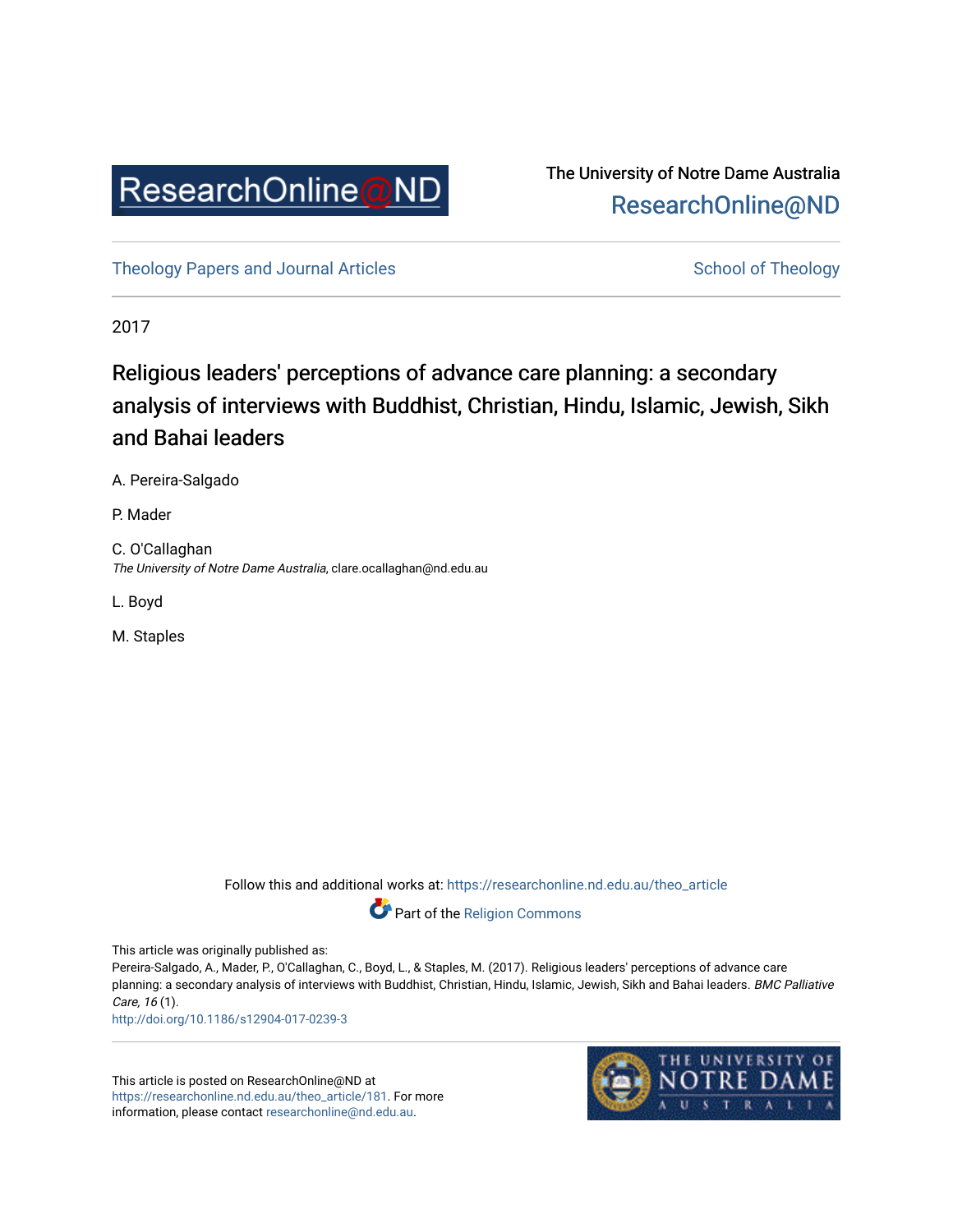This is an Open Access article distributed in accordance with the Creative Commons Attribution 4.0 International license (CC BY 4.0), which permits unrestricted use, distribution, and reproduction in any medium, provided the original author and source are credited. See:<https://creativecommons.org/licenses/by/4.0/>

This article originally published in *BMC Palliative Care* available at:<https://bmcpalliatcare.biomedcentral.com/articles/10.1186/s12904-017-0239-3>

Pereira-Salgado, A., Mader, P., O'Callaghan, C., Boyd, L., & Staples M. (2017). Religious leaders' perceptions of advance care planning: a secondary analysis of interviews with Buddhist, Christian, Hindu, Islamic, Jewish, Sikh and Bahai leaders. *BioMed Central, 16*(1). Doi[: 10.1186/s12904-017-](https://doi.org/10.1186/s12904-017-0239-3) [0239-3](https://doi.org/10.1186/s12904-017-0239-3)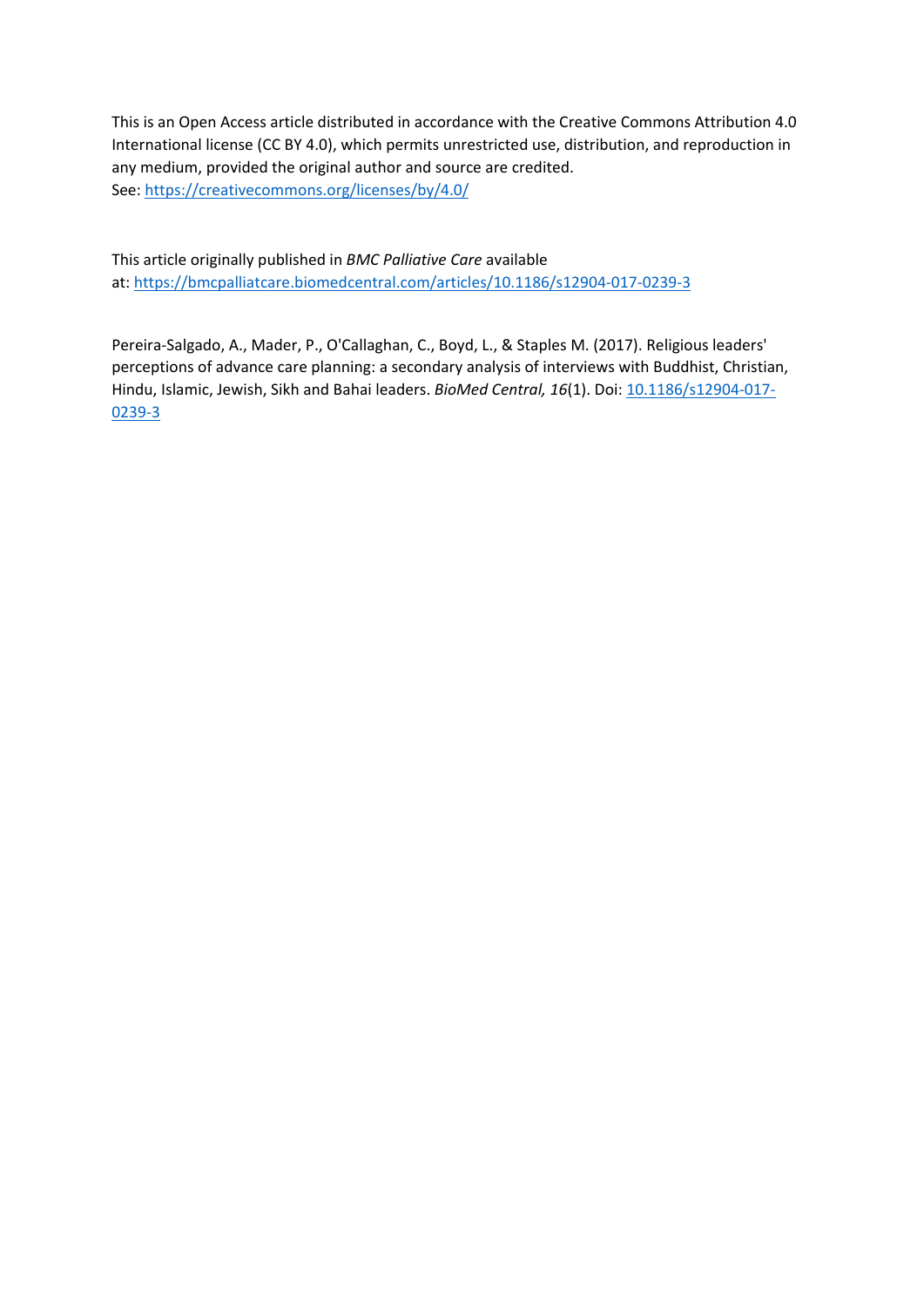# **RESEARCH ARTICLE Example 2014 12:30 The Community Community Community Community Community Community Community**



Religious leaders' perceptions of advance care planning: a secondary analysis of interviews with Buddhist, Christian, Hindu, Islamic, Jewish, Sikh and Bahá'í leaders

Amanda Pereira-Salgado<sup>1,2\*</sup>, Patrick Mader<sup>1</sup>, Clare O'Callaghan<sup>3,4,5</sup>, Leanne Boyd<sup>1,2,6</sup> and Margaret Staples<sup>7</sup>

# Abstract

**Background:** International guidance for advance care planning (ACP) supports the integration of spiritual and religious aspects of care within the planning process. Religious leaders' perspectives could improve how ACP programs respect patients' faith backgrounds. This study aimed to examine: (i) how religious leaders understand and consider ACP and its implications, including (ii) how religion affects followers' approaches to end-of-life care and ACP, and (iii) their implications for healthcare.

Methods: Interview transcripts from a primary qualitative study conducted with religious leaders to inform an ACP website, ACPTalk, were used as data in this study. ACPTalk aims to assist health professionals conduct sensitive conversations with people from different religious backgrounds. A qualitative secondary analysis conducted on the interview transcripts focussed on religious leaders' statements related to this study's aims. Interview transcripts were thematically analysed using an inductive, comparative, and cyclical procedure informed by grounded theory.

Results: Thirty-five religious leaders (26 male; mean 58.6-years-old), from eight Christian and six non-Christian (Jewish, Buddhist, Islamic, Hindu, Sikh, Bahá'í) backgrounds were included. Three themes emerged which focussed on: religious leaders' ACP understanding and experiences; explanations for religious followers' approaches towards end-of-life care; and health professionals' need to enquire about how religion matters. Most leaders had some understanding of ACP and, once fully comprehended, most held ACP in positive regard. Religious followers' preferences for end-of-life care reflected family and geographical origins, cultural traditions, personal attitudes, and religiosity and faith interpretations. Implications for healthcare included the importance of avoiding generalisations and openness to individualised and/ or standardised religious expressions of one's religion.

**Conclusions:** Knowledge of religious beliefs and values around death and dying could be useful in preparing health professionals for ACP with patients from different religions but equally important is avoidance of assumptions. Community-based initiatives, programs and faith settings are an avenue that could be used to increase awareness of ACP among religious followers' communities.

Keywords: Religion, Spirituality, Faith, End-of-life, Advance care planning, Health professionals, Palliative care, Qualitative, Secondary analysis

<sup>2</sup> Faculty of Medicine, Nursing and Health Sciences, Monash University, Wellington Road, Clayton, VIC 3800, Australia

Full list of author information is available at the end of the article



© The Author(s). 2017 **Open Access** This article is distributed under the terms of the Creative Commons Attribution 4.0 International License [\(http://creativecommons.org/licenses/by/4.0/](http://creativecommons.org/licenses/by/4.0/)), which permits unrestricted use, distribution, and reproduction in any medium, provided you give appropriate credit to the original author(s) and the source, provide a link to the Creative Commons license, and indicate if changes were made. The Creative Commons Public Domain Dedication waiver [\(http://creativecommons.org/publicdomain/zero/1.0/](http://creativecommons.org/publicdomain/zero/1.0/)) applies to the data made available in this article, unless otherwise stated.

<sup>\*</sup> Correspondence: [apereira-salgado@cabrini.com.au](mailto:apereira-salgado@cabrini.com.au) <sup>1</sup>

<sup>&</sup>lt;sup>1</sup> Centre for Nursing Research, Cabrini Institute, 154 Wattletree Road, Malvern, VIC 3144, Australia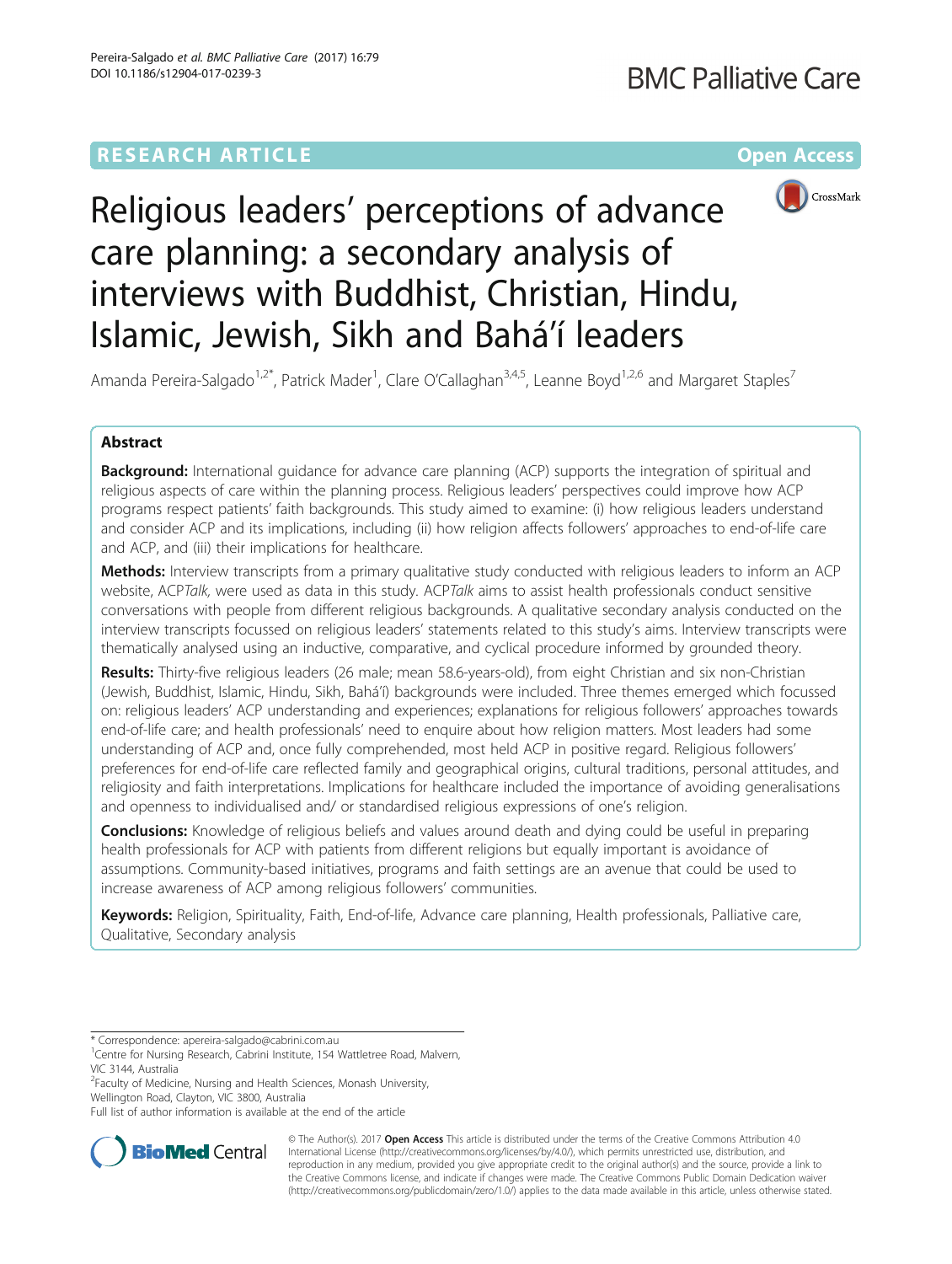## Background

Advance care planning (ACP) promotes consideration of values, beliefs, and health care goals which should be communicated or documented so that an individual's care wishes are upheld if they become incapable of making informed decisions at end-of-life [\[1\]](#page-9-0). International guidance for ACP recognises the importance of integrating spiritual and religious aspects into planning practices [[2](#page-9-0)–[4\]](#page-9-0). Spirituality relates to the ways individuals express meaning and experience their connectedness to others, nature, and that deemed significant or sacred [[5](#page-9-0)]. Spirituality may include religion which denotes beliefs, rituals, and practices related to the sacred, enables closeness with the transcendent, and is practiced communally or privately [[6](#page-9-0)].

Religious beliefs and values can inform future care decisions including whether to make them [\[7](#page-10-0)–[14\]](#page-10-0), influence how autonomy is valued among different individuals [[4](#page-9-0)], preferences for care [\[3,](#page-9-0) [15\]](#page-10-0), and preparedness to deal with the dying process [\[2\]](#page-9-0). Quantitative studies examining religion, end-of-life decision-making and ACP found that patients with positive religious coping or greater religious beliefs were more likely to prefer life-extending treatment [[9](#page-10-0), [10](#page-10-0), [16](#page-10-0)]. Reports on patients' willingness to engage in ACP are however mixed [\[17](#page-10-0)–[19](#page-10-0)].

Strategies promoting ACP in healthcare and community settings are widely evident [\[2, 4,](#page-9-0) [20](#page-10-0)–[29\]](#page-10-0). ACP benefits include improved patient quality of life and satisfaction [[30](#page-10-0), [31](#page-10-0)], fewer hospitalisations [\[31](#page-10-0), [32](#page-10-0)], increased use of hospice and palliative care [\[31\]](#page-10-0) and improved mood and adjustment in bereaved survivors [[33\]](#page-10-0). There is, however, widespread variation in ACP uptake [[34](#page-10-0)–[38](#page-10-0)]. Worldwide the majority of people affiliated with a religion is expected to grow [[39](#page-10-0)], yet spiritual and religious needs are often inadequately addressed at end-of-life [[7\]](#page-10-0).

A recent systematic review reported that physicians inconsistently inquire about patients' religious and spiritual views and prefer to refer patients to chaplains for spiritual discussions [[40](#page-10-0)]. Difficulties encountered by health professionals in providing spiritual or religious care include inadequate training or education [[41](#page-10-0)–[44](#page-10-0)], limited time [\[41](#page-10-0)–[44\]](#page-10-0), fear of causing patients discomfort [[41, 42\]](#page-10-0) and difficulties in finding appropriate expressions [\[42](#page-10-0)]. While health professionals may perceive spiritual support to be the sole domain of religious and faith leaders, health professionals also need to be able to consider patients' spiritual and religious values in the context of health decision making and care [[11, 45, 46](#page-10-0)].

Religious leaders often provide spiritual support to patients and families at this time [\[47, 48](#page-10-0)] through understanding patients'/families' faith traditions and interpretations about death and dying. Their perspectives on religion's influence on followers' approaches towards ACP could illuminate how health professionals may address the "core principle" of supporting spiritual and religious well-being at end-of-life [\[49](#page-10-0)] and in relation to ACP.

Qualitative research has focussed on patients' [[50](#page-10-0)–[52](#page-10-0)], caregivers' [\[53](#page-10-0)], clinicians' [[54, 55\]](#page-10-0), and government officials' [[55](#page-10-0)] perspectives of ACP. We found only one study of religious leaders' perspectives of ACP, which revealed that Singaporean Catholic Nuns were familiar with and accepting of ACP [\[56](#page-10-0)].

An Australian-based national ACP website, ACPTalk [[57\]](#page-10-0), was recently developed, intended to support health professionals conducting sensitive ACP conversations with people from selected Australian-based religions (Christian, Hindu, Muslim, Buddhist, Jewish, Sikh, Bahá'í). Website content included information derived through the deductive analysis of interview transcripts collected from religious leaders aligned with the researchers' predetermined topic areas. The aim of the primary study was to describe: (a) each religion's doctrine and practices associated with death and dying;(b) their advice on disclosing prognoses; and (c) conducting ACP conversations with the religion's followers. Within these interviews, religious leaders also outlined broader, unanticipated considerations about ACP related to their faith communities.

Given the paucity of literature regarding religious leaders and ACP, a qualitative, inductive, and exploratory secondary analysis [\[58, 59](#page-11-0)] was conducted on the religious leaders' interview transcripts to address related but different research aims from those which informed the primary, deductive interview analysis and ACPTalk website. This secondary analysis aims to examine: (i) how religious leaders understand and consider ACP and its implications, including (ii) how religious leaders consider religion affects followers' approaches to end-of-life care and ACP; and (iii) their implications for healthcare.

#### Methods

## Setting, participants, and procedure of primary study

In the primary study, designed to establish the ACPTalk website, religious leaders residing in Australia were invited to participate in semi-structured interviews. Leaders were senior members of a religion with expertise on its teachings on death and dying. Leaders were selected through purposive sampling and snowballing [[60\]](#page-11-0), with members of the ACPTalk Project Advisory Committee recommending participants.

Following Cabrini Health Human Research Ethics Committee approval (CHREC 02–05–10-15), two trained research assistants, PM and another involved in data collection only (male qualified BHSc; female qualified BHSc/BTh) invited potential participants via telephone or email. The research assistants were trained by the experienced lead clinician researcher APS (female qualified BN, RN, MPH) in obtaining consent, data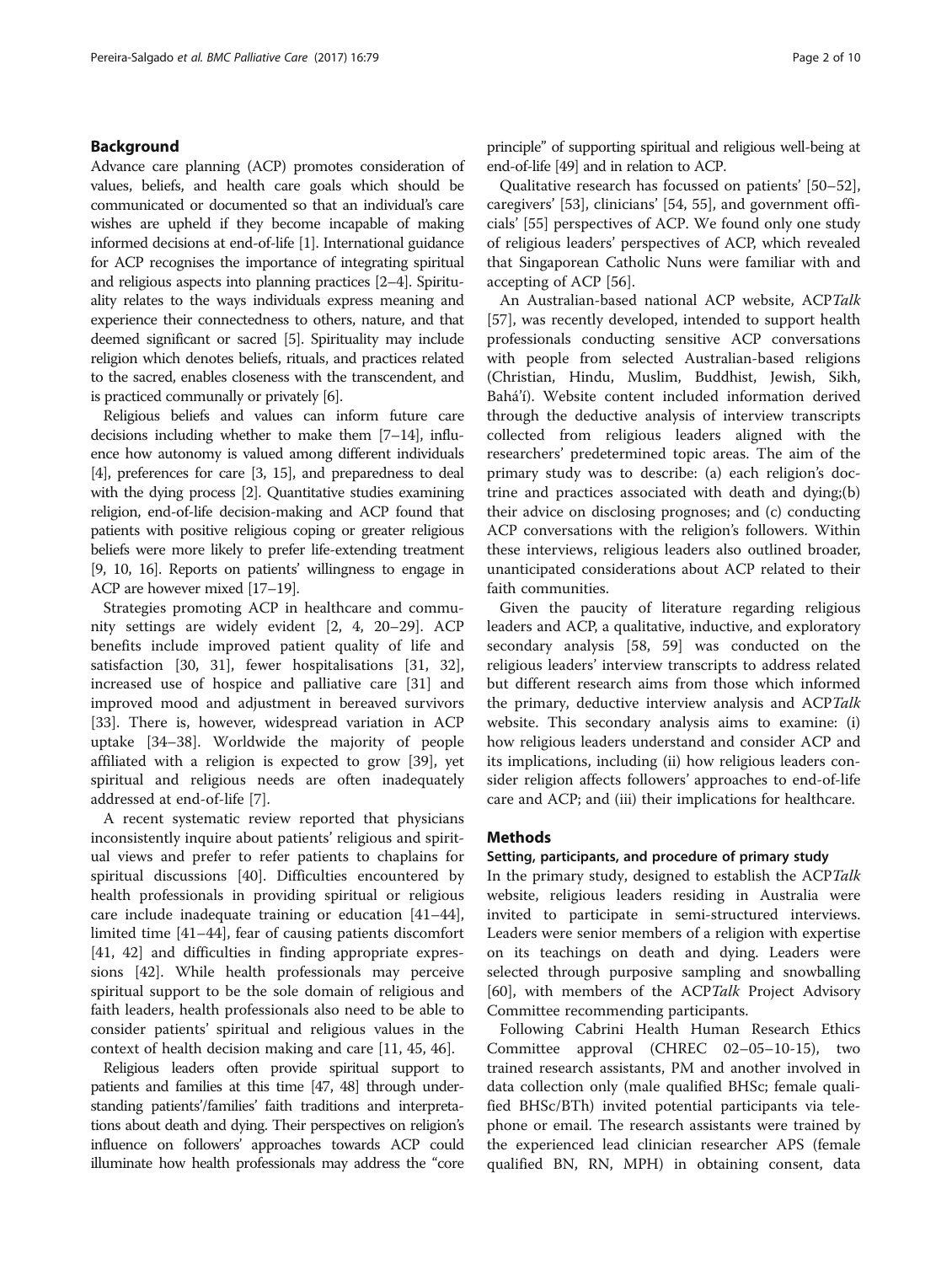collection and management procedures. Interested participants were emailed a participant information consent form. Following written consent, face-to-face or telephone interviews were scheduled at mutually convenient times and conducted by research assistants with participants in their home, workplace or in the research organisation's meeting room (face-to-face only). No relationships with participants were established with any members of the research team prior to the study. Interviews were voice recorded and transcribed verbatim. Repeat interviews were not required and therefore not carried out. Field notes were not made. A demographics questionnaire (age, sex, country of birth and religion), and semi-structured interviews (Table 1) were conducted from November 2015 to February 2016.

The primary study aimed to gather an extensive amount of data related to each religion's doctrine and practices associated with death and dying, advice on disclosing prognoses and conduct of ACP conversations. Resources and timelines were insufficient to enable the extensive data collection needed to potentially saturate findings in relation to all Australian religions. Sufficient information was acquired to inform religious leaders' views for the purpose of secondary data analysis.

#### Secondary data analysis

Interview transcripts from all religious leaders interviewed in the primary study were included in the secondary analysis. Qualitative secondary analysis is a research method whereby existing data sets are used to answer associated but different questions to those examined in an original study [\[58, 59\]](#page-11-0).

Table 1 Question interview framework for religious leaders

- 1. What is your current understanding of advance care planning? (ACP clarified if needed)
- 2. When there is a diagnosis of serious illness, some people prefer to hear about their prognosis and some prefer not to. How appropriate is it in your religion to disclose information about poor prognosis to the ill?
- 3. When conducting advance care planning conversations with people of your religion, how should health professionals approach the conversation? (How, when, where, whom, what questions might they ask?)
- 4. What particular language or terminology is appropriate or inappropriate?
- 5. Advance care planning involves decision making around treatment options. For people in your religious group, who should be in involved in decision making? (family, friends, religious leader)
- 6. What festivals or rituals might impact advance care planning conversations (celebrations, fasting, special times?)
- 7. We'd like to hear about the beliefs and rituals around death and dying for people of your religion. What are the particular beliefs? What are the rituals?
- 8. What other special considerations do health professionals need to be aware of for conducting advance care planning conversations in your religious group? (age, gender, etc.)
- 9. Is there anything additional you feel would be important for health professionals to know in advance care planning with people from your religious group?

Qualitative data were analysed and reported as per the consolidated criteria for reporting qualitative research (COREQ) guidelines [\[61\]](#page-11-0), except data analysis was not returned and confirmed by the religious leaders. Arguably, interpretations evolve and cannot be revisited [\[62](#page-11-0)]. The analytic approach was a qualitative description design with grounded theory features [\[63, 64\]](#page-11-0). Transcripts were thematically analysed using an inductive, comparative, and cyclical procedure. Data segments were coded with researcher created labels, which were grouped into researcher created categories, which were in turn grouped into researcher created themes. CO, an experienced qualitative researcher (female with qualifications BMus, BSW, MMus, PhD), conducted the initial analysis. APS and PM provided qualitative inter-rater reliability [[65](#page-11-0)]. APS and PM read the interviews and CO's analysis, and then discussed the findings with CO. Findings were adjusted until all reached agreement on their final representation. Qualitative data management software was used [[66](#page-11-0)].

## Results

Thirty-five religious leaders, representative of Buddhist  $(n = 4)$ , Christian  $(n = 16)$ , Hindu  $(n = 4)$ , Islamic  $(n = 4)$ , Jewish  $(n = 5)$ , Sikh  $(n = 1)$  and Bahá'í  $(n = 1)$  faiths were included with a participation rate of 54.68%. Reasons for refusal were: not interested  $(n = 9)$ , cancelled/did not show up  $(n = 2)$ , too busy  $(n = 9)$  or unknown  $(n = 9)$ . Participants were predominantly male ( $n = 26$ ), mean age 58.6 years old (standard deviation [SD] 11.6) with nearly half born overseas  $(n = 16, 45.7\%)$ . Mean interview duration was 33.09 (SD 10.75) minutes.

Three themes and nine category findings emerged. An example of data analysis is illustrated in Table [2](#page-5-0). In the following clarification of the themes, participants are described by religious affiliation and participant identification number.

# Theme 1 religious leaders have diverse ACP understanding and experiences

# 1a. Fragmented ACP understanding but general positive regard

Religious leaders mostly regarded ACP as a process of considering end-of-life care preferences but seldom mentioned the need to communicate them. Only seven indicated that ACPs were enacted when a person lost capacity and five had no ACP understanding.

[ACP is] I assume, that the medical system,

whether it's aged care or hospice system, they look after the patients to the extent where they're able to do preventive measures, to have them in a comfortable state or also to allocate measures that will cure them of their illness as well. And to make their life comfortable. (Sikh 33).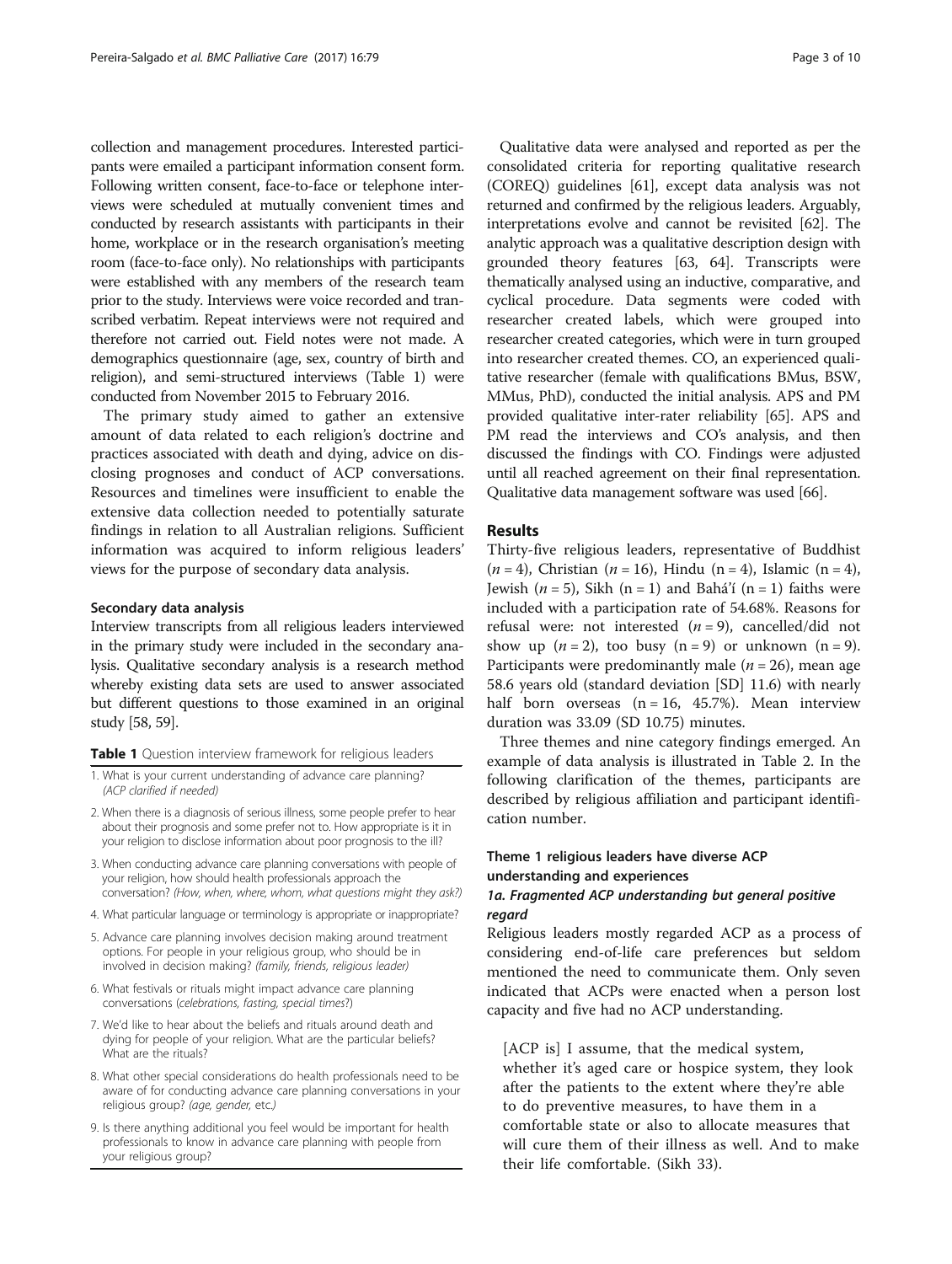<span id="page-5-0"></span>Table 2 Four categories, and text and code examples, which informed Theme 2, Religious followers' diverse approaches towards end-of-life care reflect varied religious and cultural backgrounds, and faith interpretations and attitudes

| Text                                                                                                                                                                                                                                                                                                                                                                                                                                                                                                                                                                                                                                                                                                                                                                                                                                                                                                     | Codes                                                                                                                                                                                                                         | Categories                                                             |
|----------------------------------------------------------------------------------------------------------------------------------------------------------------------------------------------------------------------------------------------------------------------------------------------------------------------------------------------------------------------------------------------------------------------------------------------------------------------------------------------------------------------------------------------------------------------------------------------------------------------------------------------------------------------------------------------------------------------------------------------------------------------------------------------------------------------------------------------------------------------------------------------------------|-------------------------------------------------------------------------------------------------------------------------------------------------------------------------------------------------------------------------------|------------------------------------------------------------------------|
| I think the generations are different. Younger people talking<br>about 30 years and younger especially if they're brought up<br>in Australia have a different approach to handling that<br>situation. The older generation tends to be different. The<br>older generation is a lot more conservative, more faithful I<br>guess. I don't want to generalise. And more not so<br>proactive, more reactive. Whereas the younger generation I<br>think wants to be a bit more proactive. They want to know<br>the facts and they want to know the truth. Sometimes<br>gender does play a part. Some families are very strong in<br>terms of the gender, the male being the head of the family<br>and the male needs to make decisions. But again, that's<br>more to do with the older generations. Younger generation<br>are more about equality and being partners in the decision.<br>(Coptic Orthodox 31) | Coptic country of origin differences<br>Generational differences: older male<br>tends to make decisions; elder more<br>conservative & faithful; younger<br>want the truth (Coptic)                                            | 2a. Family and<br>geographical origin<br>and backgrounds               |
| Anglican Church is quite strong in parts of Africa and<br>I wouldn't know how to speak about how Black Africans might<br>or however we approach the culture, but Africans how Africans<br>and different regional groups might want to talk about end of life<br>issues. They would take a cultural position that would have nothing<br>to do with being Anglican or not. There's quite a lot of Chinese<br>Anglicans and I think the same would be true for them. I think really<br>I can only talk about White Anglo Celtic Anglicans, which are English,<br>Australian, New Zealand, American, probably White South African.<br>Cultural is probably more important than religion in lots of ways.<br>(Anglican 18)                                                                                                                                                                                    | Culture is more important than religion<br>in approaching ACP conversations (Anglican)                                                                                                                                        |                                                                        |
| Culturally a lot of the Muslim people, the non-practising ones<br>believe once you close your eyes that's it. The people that do<br>practice the religion do believe there is after life and they're going<br>to heaven, to eternity. It all depends on the individual. Some people<br>say I'm a Muslim. If somebody asks me my religion I'm Muslim,<br>I practice the religion but I personally don't believe in all the<br>preaching's of the Koran but I believe the principles - you should<br>be a good citizen, love thy neighbour approach. (Islamic 14)                                                                                                                                                                                                                                                                                                                                          | Range of cultural ways of living as a Muslim -<br>non-practicing to practicing religion & belief<br>in heaven/eternity;<br>Practices the religion - doesn't<br>believe all Koran preachings but in good<br>citizen principles | 2b. Cultural traditions:<br>types/sects within<br>religions            |
| Usually as you find with every culture and religion, a lot of religious<br>expressions are cultural. So if I'm working with Buddhist people I'm<br>not talking about Buddhists, I'm talking about the six different<br>expressions of Buddhism so that makes it very complex. (Christian 02)                                                                                                                                                                                                                                                                                                                                                                                                                                                                                                                                                                                                             | Buddhism encompasses different<br>expressions of faith                                                                                                                                                                        |                                                                        |
| If you're in tune with orthodox spirituality you're happy to die, the<br>dying process is a peaceful one. There is not that fear and angst<br>around it. That's a cultural phenomenon rather than - you see some<br>very faithful people and their death is so smooth and easy. Then you<br>see other people who aren't, not that they aren't faithful but they<br>don't follow the faith as much as others, they're screaming, pulling<br>their hair out, crying. That's not the orthodox faith because we<br>believe the person continues to live. (Greek Orthodox 20)                                                                                                                                                                                                                                                                                                                                 | If in tune with Greek Orthodox spirituality,<br>happy to die/ peaceful; less faithful scream,<br>pull hair out, cry                                                                                                           | 2c. Personal attitudes<br>and religiosity                              |
| I think these days the Lutheran church is kind of like a lot of<br>churches in some ways, the rigid doctrine isn't what's expected by<br>most and it's not practiced by most. For some of them this sort of<br>thing in some ways can be a bit hard to make connections. Okay a<br>funeral yes, everybody has to have a funeral but to think of their life<br>and their choices can be a little bit of a different. Again there is<br>nothing prescribed within the Lutheran faith no matter where you<br>might be on the spectrum – rigid, conservative, fairly liberal, haven't<br>really been involved very much at all. To me I think it will be much<br>more of a personal thing. (Lutheran 16)                                                                                                                                                                                                     | Lutheran - 'like a lot of little churches'<br>Relationship with Lutheranism is personal,<br>seldom strong                                                                                                                     |                                                                        |
| Each case is different and you can't say in this case the Rabbi said it's<br>okay and this case the Rabbi said it's not okay they must be arguing.<br>Not necessarily, maybe they have different scenarios. Say one<br>scenario the health of the person has deteriorated - you have<br>questions about whether to put a peg in to feed a person. You don't                                                                                                                                                                                                                                                                                                                                                                                                                                                                                                                                              | Rabbi should be involved in deciding<br>if tube fed, etc., as no black and white decisions                                                                                                                                    | 2d. Interpretations of<br>faith and doctrine,<br>and misunderstandings |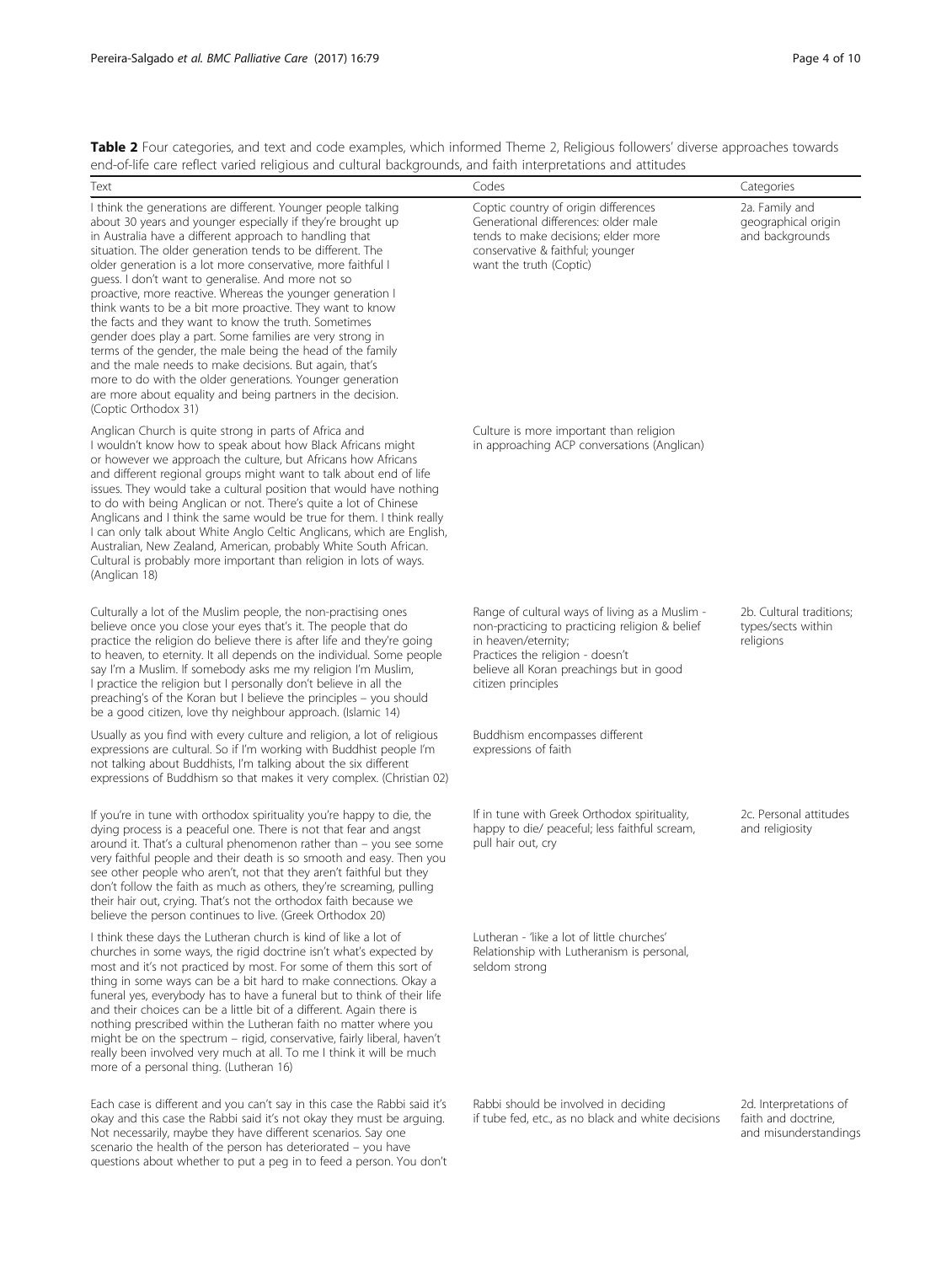Table 2 Four categories, and text and code examples, which informed Theme 2, Religious followers' diverse approaches towards end-of-life care reflect varied religious and cultural backgrounds, and faith interpretations and attitudes (Continued)

| Text                                                                                                                                                                                                                                                                                                                                                                                                                                                                                 | Codes                                                                            | Categories |
|--------------------------------------------------------------------------------------------------------------------------------------------------------------------------------------------------------------------------------------------------------------------------------------------------------------------------------------------------------------------------------------------------------------------------------------------------------------------------------------|----------------------------------------------------------------------------------|------------|
| want to starve a person but to what level do you feed them? These<br>are all questions that come into the criteria. When you just have the<br>RCA (Rabbinical Council of America) document it's hard to get the<br>information you need out of it that's yes, no, black and white.<br>That's why I think it's important the patient or some Rabbi should<br>be involved in this process also. (Jewish 37)                                                                            |                                                                                  |            |
| There are people that come from kind of a Catholic heritage that<br>mistakenly think they can't put a not for resuscitation directive in their<br>care plan because it's goes against their faith teaching which is in fact<br>not the case. So not for resuscitation is a perfectly acceptable – not to<br>have this kind of extraordinary situation of people intervening when<br>it's clearly impossible for this person to be brought back, to<br>be resuscitated. (Catholic 19) | Some Catholics think can't put not for<br>resuscitation as against faith (wrong) |            |

When understood, most supported ACP because, for example, it helps preparation for death, and is a means of "communicating independence" when dependent. Several leaders were concerned that some could regard ACP as "indulgent" (Buddhist 04), or diverting from "quality of living" [to] "you're dying" (Jewish Orthodox 05).

## 1b. Engagement in followers' ACP in various ways

Leaders' descriptions of their own interactions with seriously ill patients could be described as ACP, although the term was seldom used. Many communicate with followers about their end-of-life concerns and facilitate actualisation of preferred spiritual care, including religious customs, scripture readings, or prayers. Even when leaders don't engage in ACP conversations with patients, some are later consulted by families on religious implications of healthcare decision-making. For example, Coptic Orthodox religious leaders often support families who believe that "God is the one that is to take away the life and not us" (Coptic Orthodox 31), through challenging hospitals wanting to cease life support. Bahá'í local spiritual assemblies are only consulted on ACP if followers do not have family, but can advise families on post-death rituals. When patients had not discussed future care requirements with religious leaders, leaders may interpret followers' unspoken wishes.

With the Greek Orthodox faith, it's not in the lead up to the death that's important to them. For some reason everything kicks in after they die. That's when all the rituals kick in. There is a whole – we just follow it. (Greek Orthodox 27).

For Buddhists, this may be informed by considerations about a person's name, origin, and place of worship.

Theme 2 religious followers' diverse approaches towards end-of-life care reflect varied religious and cultural backgrounds, and faith interpretations and attitudes According to religious leaders, followers' diverse approaches towards end-of-life and post-death planning (including avoidance of discussions) reflect their diverse backgrounds and attitudes as follows:

### 2a. Family and geographical origins

Orthodox, Jewish, Hindu, Muslim, and Bahá'í leaders emphasised the family's important role in ACP. Within the Asian Buddhist subcultures, close relatives manage ACP decisions and patients can have nil to intimate involvement. Time in Australia and/or elsewhere also affected faith expressions and degree of family involvement in end-of-life matters. A Rabbi (Jewish 13) stated there were "dozens of different views" within his congregation and many different mourning rituals depending on where people were born. Geographical origin could also affect information preferences, for example, those from Coptic Orthodox Egyptian backgrounds believe that too much prognostic information may do "more harm than good" (Coptic Orthodox 31), Russian Jews may not want older people to know bad prognoses, and Indian Hindu immigrants' children should decide on information shared. Receiving bad news could have superstitious connotations for Chinese of all backgrounds.

Chinese are probably the strongest group who would want to protect the person themselves from knowing. Basically there is still quite a lot of superstition among quite well educated and Westernised Chinese around speaking of misfortune such as grave illness or death. That it's kind of a no, no. (Buddhist 04)

# 2b. Cultural traditions; types/sects within religions

Many followers' faiths are tightly interwoven with cultural origins and identities.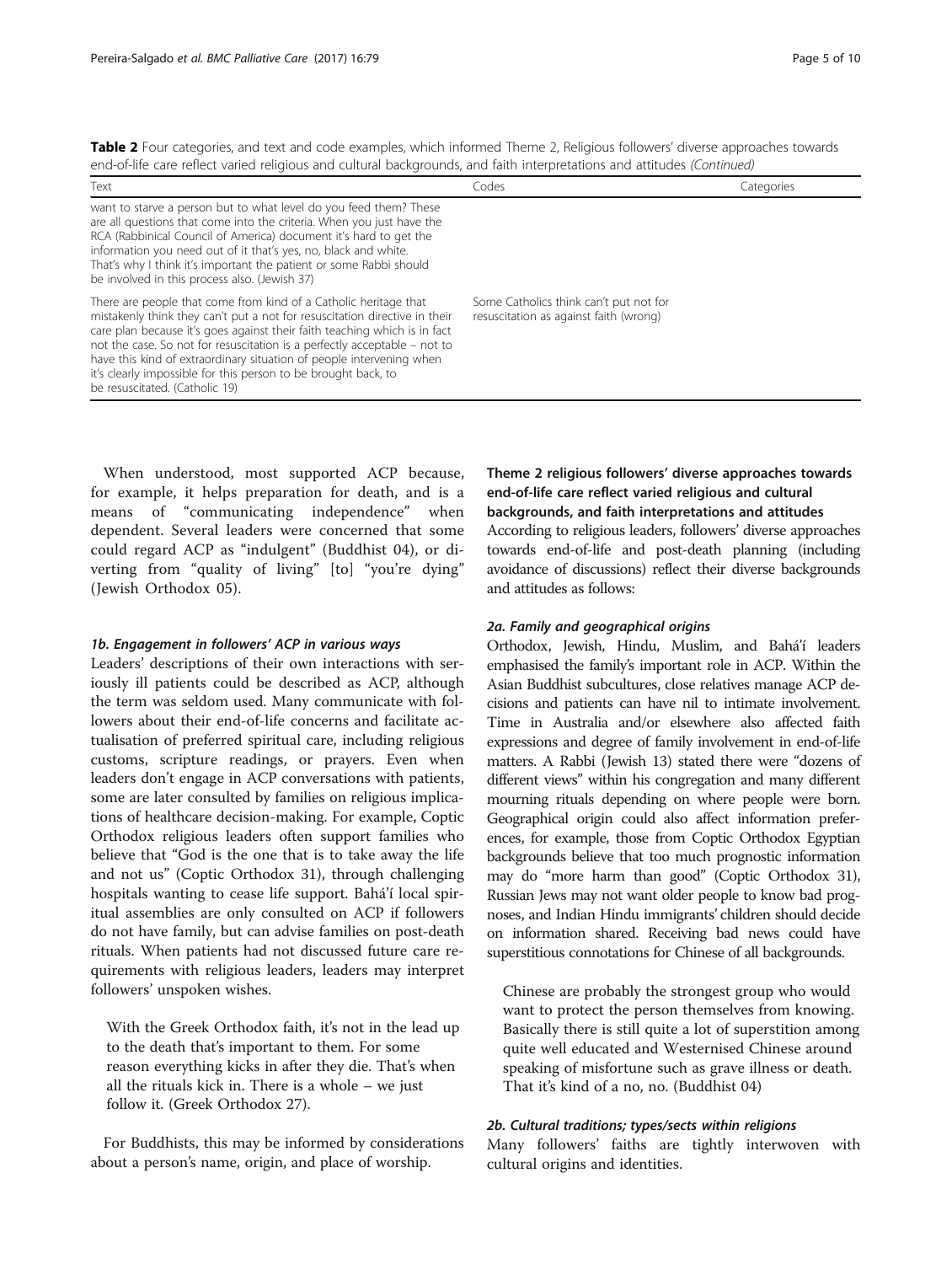The Bahá'í faith has many writings … and we try and be very faithful to the text. It is a text-based faith. However, the Bahá'ís come from very different cultural backgrounds and being human beings you're always affected by the culture in which you've grown up. The Bahá'ís from Iran … (might have) more an Islamic perspective. But for those from a Western background we might have a more Christian way of looking at things. (Bahá'í 34).

A Greek Orthodox leader highlighted: "It's the church that preserves the Greek identity, the Greek language, the Greek mindset" (Greek Orthodox 20).

## 2c. Personal attitudes and religiosity

A spectrum of followers' attitudes towards religions and ways of practising faith were observed by leaders.

You will get people who come out of Catholic heritage. Some will be on one end of the spectrum and say, "I don't give a rats about all of that". Then you get the other end of the spectrum that say, "This is really important to me, whatever decisions and choices I make it needs to be consistent with my faith heritage". (Catholic 19).

Attitudes could also change as patients approached death. A Muslim leader stated that often people who don't practise all their life want to practise last rites, prayers, and recitations. Leaders' personal preferences could also affect their approaches toward dying patients. A Buddhist Monk stated, "The one I personally like to do is the King of Prayers" (Buddhist 03).

## 2d. Interpretation of faith and doctrine, and misunderstandings

Individuals may interpret faith principles in different ways, thereby making different decisions in the same ACP areas. The Bahá'í leader said that this reflected followers' highly varied cultural backgrounds. Catholic and Jewish leaders also described both "progressive" and "fundamental" interpretations of doctrine. Healthcare decision-making reflecting faith-based values can also be difficult, notably amongst Catholic followers as they can struggle with what constitutes "ordinary means of preserving life," as stated in doctrine:.

If someone is very concerned only about avoiding extraordinary means (of preserving life) they may miss the other boundary and go too far into refusing what is the ordinary means of preserving life. There might be some ... at the conservative end of the spectrum who might be so concerned about avoiding euthanasia by omission that they may end up choosing overly burdensome care. (Catholic 17).

Catholic followers may also occasionally mistakenly link ACP with euthanasia or assisted dying.

# Theme 3 religious expressions are multifaceted; health professionals need to enquire about what matters 3a. General knowledge and communication competencies recommended; don't generalise

Leaders recommended that health professionals recognise how religious/spiritual care may facilitate improved medical care, and acquire broad knowledge about religions, accompanying ways of living, and culturally sensitive, familybased communication skills.

[What] the health care professional must understand is the sensitivity to the person and a general understanding of the Hindu way of life. Not to an expert level but just to understand, yes they believe in rebirth and they believe what you do in this life is going to affect your future without complicating it further. That's basic level of empathy will be I think good, very useful in planning at this time [sic]. (Hindu 24).

A Uniting Church leader however cautioned against a "cultural folder", stating, for example, "All Muslims believe this or all Catholics believe that", because they are "often incorrect in relation to the individual" (Uniting Church 01). Most leaders supported disclosure of bad prognoses, but suggested caution when people declined information offered.

# 3b. Openness to individualised and/or standardised religious expressions

While occasional standardised religious expressions were associated with end-of-life care, such as Catholicism's 'Sacrament of the Sick', Anglican, Baptist, Presbyterian, Uniting Church, and Lutheran religious leaders emphasised individualised approaches towards end-of-life religious rituals.

[End-of-life prayer is] not essential as a means of transition from this life to the next ... because they feel it's already done. Jesus has done that so they have faith in Him. (Presbyterian 10).

One said, "For Baptists, there is no 'have to', it's an individual's decision what they want." (Baptist 35). Anyone can read scripture when Sikh followers die. Further, religious expressions could be embedded in lived lives. A Jewish leader stated, "Belief is very personal ... there is no dogma" (Jewish 05) and a Hindu stated that, "…at the moment of dying there is no particular belief. The belief in total is that one should have [lived] a good life" (Hindu 26).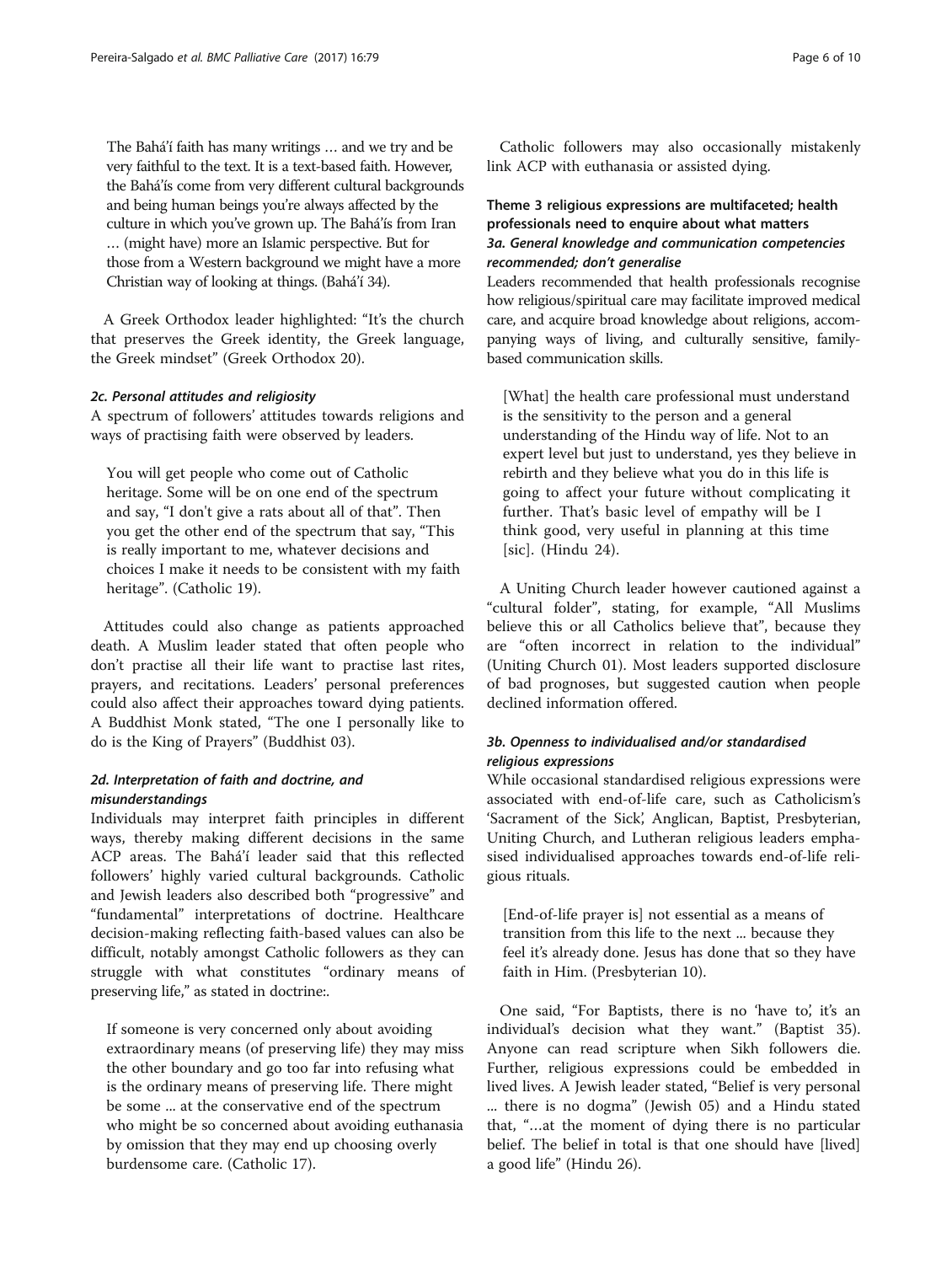Many leaders recommended inquiring about meaningful issues in patients' lives relevant to ACP. Some suggested asking about faith backgrounds, however, one leader (Coptic Orthodox 31) considered this could offend, preferring, "what beliefs and what values do you have?" (Further conversation suggestions see [[57](#page-10-0)]).

Through these conversations, it was suggested, health professionals could gauge the importance of prayers, singing/chanting, Holy Communion, last rites, restrictions around bathing, touching and moving the deceased body, fasting, confession, and other rituals; and sensitivities around gender of those providing information, endof-life treatment decisions, and pain management aims. A leader also warned against offending through religious based assumptions of individuals' requirements, stating "We can't assume anything" (Buddhist 04).

## 3c. Successful ACP needs early consideration and improved community awareness

Many leaders, however, considered that ACP should commence before hospitalisation, with conversations initiated through general practitioners, public forums, everyday family conversations, and religious and neighbourhood communities.

I think most of this [ACP] process needs to happen in the community ... in community health centres, in neighbourhood houses, cultural groups, temples. ... so you may begin with the GP and then you're taking [it] out into the community into a bigger context … Death cafes have been hugely successful because it opens up that opportunity for people. (Buddhist 04).

A Christian also suggested that religious leaders are no better than others at confronting issues about death.

#### **Discussion**

Despite religious leaders often supporting patients and families in advanced illnesses [[47\]](#page-10-0), in an Australianbased cohort of religious leaders, most only had partial understanding of ACP. Once the concept was clarified religious leaders found it acceptable, a finding that is consistent with a group of Catholic Nuns [\[56](#page-10-0)]. The preparatory nature of ACP was expressed by leaders as a means of considering death when still capable therefore instilling a sense of control when dependent on others. Similar sentiments have been articulated by patients undergoing haemodialysis [\[51](#page-10-0)] and with human immunodeficiency virus [[52\]](#page-10-0).

Interrelated reasons were attributed to followers' diverse approaches to ACP. Of note, a Jewish leader mentioned that Russian Jews may not want older people to know bad prognoses, and a Hindu leader stated that Indian Hindu immigrants' children should make decisions regarding

information sharing to patients. Findings are consistent with conflicting value assumptions and meanings expressed in relation to decision-making, truth telling and control over the dying process between western and other cultural worldviews [\[67](#page-11-0)]. This has implications for health professionals who have a medical, ethical and legal responsibility to provide patient care. Conducting culturally appropriate end-of-life decision-making conversations requires careful assessment and communication to ensure mutually acceptable goals between the health professional, patient and family members [\[68\]](#page-11-0).

Religious leaders highlighted personal attitudes and level of religiosity as impacting decision-making preferences. Within religions, differences have been previously described where fundamentalist Catholics and Protestants preferred life-sustaining treatment compared to their non-fundamentalist counterparts [[69\]](#page-11-0). Additionally, people with greater religiosity have preferred more life sustaining treatment [[9](#page-10-0), [16\]](#page-10-0), with religious participants less likely to want euthanasia than those who were considered only affiliated [\[16\]](#page-10-0). Preferences for life sustaining treatment and euthanasia were not specifically explored in our study.

Bahá'í, Jewish and Catholic leaders, spoke about differences in interpretations of faith, doctrine and misunderstandings. Of note, a Catholic leader stated some followers may misconstrue ACP to be tied to euthanasia or assisted dying which may deter some followers from participation. Considering religious leaders' diverse accounts of involvement in patients' spiritual care, they could play a greater role in participating in ACP conversations by alleviating misconceptions related to their faith and ACP.

Religious expressions were multifaceted in our study with religious leaders emphasising the importance of religious and spiritual care to improve medical care. The need for health professionals to gain knowledge about religious beliefs surrounding death and dying was widely deemed as useful in preparation for ACP. Equally important was religious leaders' caution against assumptions based on religion or culture and the emphasis to consult patients about what they considered appropriate, which has been articulated in the literature [\[70](#page-11-0), [71\]](#page-11-0).

Early initiation of ACP conversations was considered important by religious leaders, a finding consistent with general practitioners treating dementia patients [[72\]](#page-11-0). Neighbourhood forums, faith communities and death cafes were mentioned as opportunities to discuss ACP. Religious leaders' awareness of death cafes indicates their familiarity with the contemporary public initiatives [\[73, 74\]](#page-11-0) which are aimed at normalising conversations about death and dying within the community. These may be plausible avenues for religious leaders to facilitate improved knowledge and awareness of ACP in their faith community.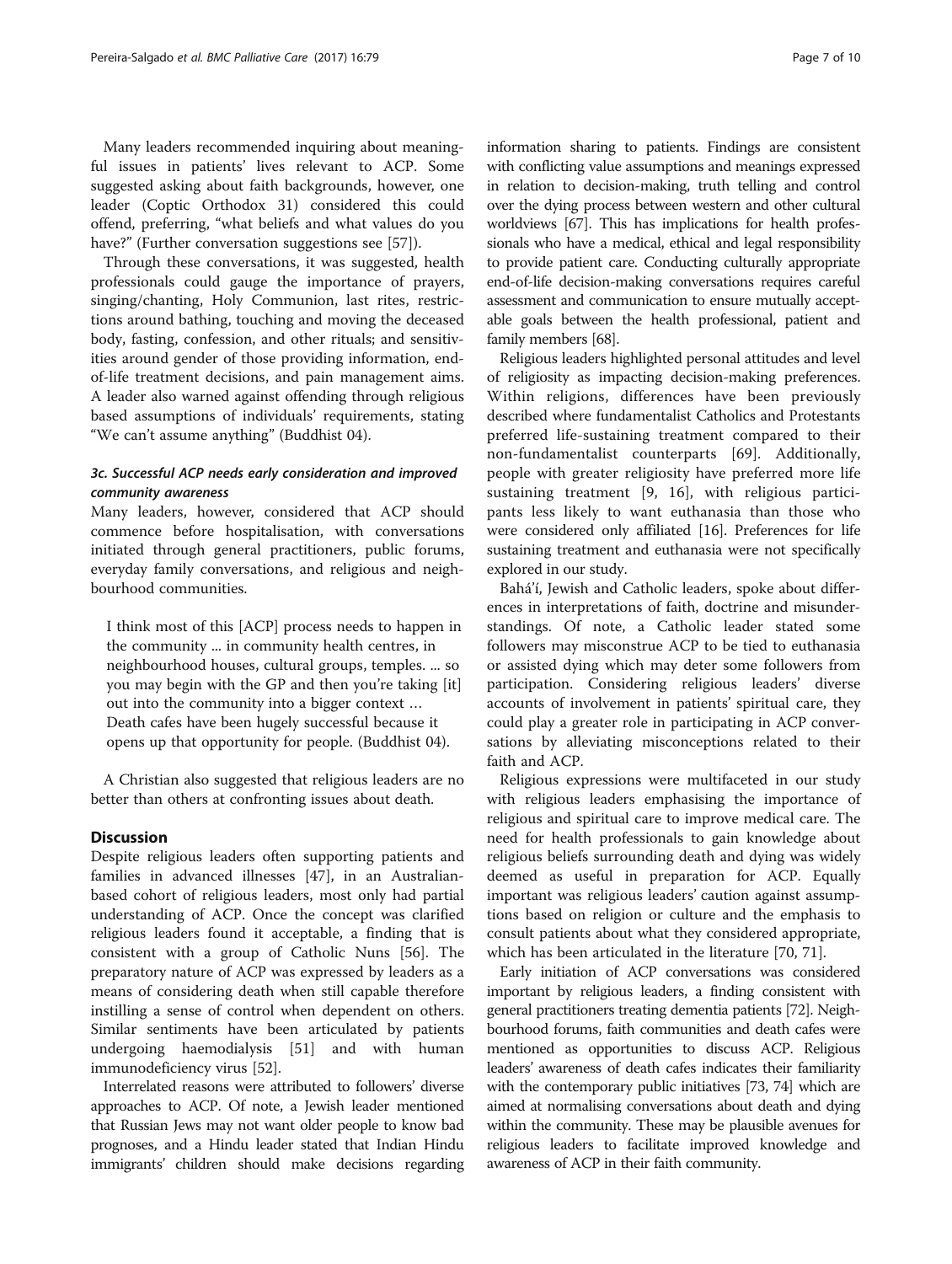### <span id="page-9-0"></span>Strengths and limitations

This is the first study exploring how religious leaders, who represented diverse Australian-based faiths [\[75\]](#page-11-0), understand ACP, and their perceptions of followers' approaches to ACP and end-of-life care. An interesting finding was that religious leaders were participating in ACP without possibly recognising this. Findings may be useful to other countries that have similar multi-faith and multicultural populations, however given the heterogeneity within religions, there are likely to be differences among religious and cultural backgrounds. Lessons learnt therefore may have broader applicability to the United States, Canada and the United Kingdom, where like Australia, religious beliefs and values have been incorporated in national frameworks and guidelines [2, 3, [76](#page-11-0), [77](#page-11-0)] addressing ACP and palliative care.

A limitation of our study is that religious leaders were recruited through contacts from the ACPTalk Project Advisory Committee, Sikh, Bahá'í and Lutheran religions were each represented by only one leader's interview, and some religions were not represented. Other religious leaders may have additional and contrasting perspectives. Hence, although the findings were repetitive, they were not saturated. Nonetheless, the information provides valuable novel insights into how religious leaders participate in followers' ACPs, explanations for why followers of same religions can vary in their approach to end-of-life care, and suggestions for how health professionals can sensitively approach ACP with people from different religious backgrounds. None of the religious leaders were known to the researchers conducting interviews or data analysis so this is unlikely to have biased results.

### Conclusion

Our study has shown that most religious leaders have some understanding of ACP. Religious beliefs and values around death and dying could be useful in preparing health professionals for ACP with patients of different religions. Equally important is the need for health professionals to provide culturally sensitive care without assumptions based on religion or culture. Religious leaders could play a greater role in ACP by clarifying followers' faith misconceptions, encouraging patients to discuss the implications of their faith with health professionals and raising awareness of ACP within their communities. Further qualitative research could focus on how followers from different religious backgrounds consider that ACP could be optimally offered and assisted amongst members.

#### Abbreviation

ACP: Advance care planning

#### Acknowledgements

The authors thank the religious leaders who participated in the primary study.

#### Funding

This study was supported by funding from the Australian Government Department of Health. The funding body did not influence study design, data collection, data analysis or interpretation and reporting of findings.

#### Availability of data and materials

The datasets generated and analysed during the current study are not publicly available due to maintenance of confidentiality and privacy requirements consistent with Human Research Ethics Committee approval.

#### Authors' contributions

APS conceived the study idea, participated in its design and coordination, data analysis and drafting of the manuscript. PM participated in data collection and analysis, and drafting of the manuscript. CO participated in design of the study, led the data analysis and participated in drafting of the manuscript. LB participated in design of the study and drafting of the manuscript. MS conducted analysis of quantitative data and drafting of the manuscript. All authors read and approved the final manuscript.

#### Ethics approval and consent to participate

The study was approved by the Cabrini Human Research Ethics Committee (Ref: CHREC 02–05–10-15). Written informed consent was obtained from participants.

#### Consent for publication

Not applicable.

#### Competing interests

The authors declare that they have no competing interests. The authors did not have any financial or professional competing interests. The funding body did not influence study design, data collection, data analysis or interpretation and reporting of findings.

#### Publisher's Note

Springer Nature remains neutral with regard to jurisdictional claims in published maps and institutional affiliations.

#### Author details

<sup>1</sup> Centre for Nursing Research, Cabrini Institute, 154 Wattletree Road, Malvern, VIC 3144, Australia. <sup>2</sup> Faculty of Medicine, Nursing and Health Sciences Monash University, Wellington Road, Clayton, VIC 3800, Australia. <sup>3</sup>Palliative and Supportive Care Research Department, 154 Wattletree Road, Malvern, VIC 3144, Australia. <sup>4</sup>Departments of Psychosocial Cancer Care and Medicine, St Vincent's Hospital, The University of Melbourne, 41 Victoria Parade, Fitzroy, VIC 3065, Australia. <sup>5</sup>Institute for Ethics and Society, The University of Notre Dame Sydney, L1, 104 Broadway, Sydney, NSW 2007, Australia. <sup>6</sup>Australian Catholic University, 115 Victoria Parade, Fitzroy, VIC 3165, Australia. 7Monash Department of Clinical Epidemiology, Cabrini Institute, 154 Wattletree Road, Malvern, VIC 3144, Australia.

#### Received: 9 May 2017 Accepted: 14 November 2017 Published online: 28 December 2017

#### References

- 1. Advance care planning: have the conversation A strategy for Victorian health services 2014–2018. [[https://www2.health.vic.gov.au/hospitals-and-health](https://www2.health.vic.gov.au/hospitals-and-health-services/patient-care/end-of-life-care/advance-care-planning/acp-strategy)[services/patient-care/end-of-life-care/advance-care-planning/acp-strategy](https://www2.health.vic.gov.au/hospitals-and-health-services/patient-care/end-of-life-care/advance-care-planning/acp-strategy)].
- 2. Advance care planning in Canada: national framework [\[http://www.](http://www.advancecareplanning.ca/wp-content/uploads/2015/09/acp_framework_nov2010_dec16_final_en.pdf) [advancecareplanning.ca/wp-content/uploads/2015/09/acp\\_framework\\_](http://www.advancecareplanning.ca/wp-content/uploads/2015/09/acp_framework_nov2010_dec16_final_en.pdf) [nov2010\\_dec16\\_final\\_en.pdf\]](http://www.advancecareplanning.ca/wp-content/uploads/2015/09/acp_framework_nov2010_dec16_final_en.pdf).
- 3. Treatment and care towards the end of life: good practice in decision making [[http://www.gmc-uk.org/guidance/ethical\\_guidance/end\\_of\\_life\\_](http://www.gmc-uk.org/guidance/ethical_guidance/end_of_life_care.asp) [care.asp](http://www.gmc-uk.org/guidance/ethical_guidance/end_of_life_care.asp)].
- 4. The Clinical Technical and Ethical Principal Committee of the Australian Health Ministers' Advisory Council. A National Framework for Advance Care Directives. 2011. [\[http://www.coaghealthcouncil.gov.au/Publications/](http://www.coaghealthcouncil.gov.au/Publications/Reports/ArtMID/514/ArticleID/63/National-Framework-for-Advance-Care-Directives) [Reports/ArtMID/514/ArticleID/63/National-Framework-for-Advance-Care-](http://www.coaghealthcouncil.gov.au/Publications/Reports/ArtMID/514/ArticleID/63/National-Framework-for-Advance-Care-Directives)[Directives](http://www.coaghealthcouncil.gov.au/Publications/Reports/ArtMID/514/ArticleID/63/National-Framework-for-Advance-Care-Directives)].
- 5. Puchalski CM. Religion, medicine and spirituality: what we know, what we don't know and what we do. Asian Pac J Cancer Prev. 2010;11(Suppl 1):45–9.
- 6. Koenig HG, King DE, Carson VB. Handbook of religion and health. 2nd ed. Oxford: Oxford University Press; 2012.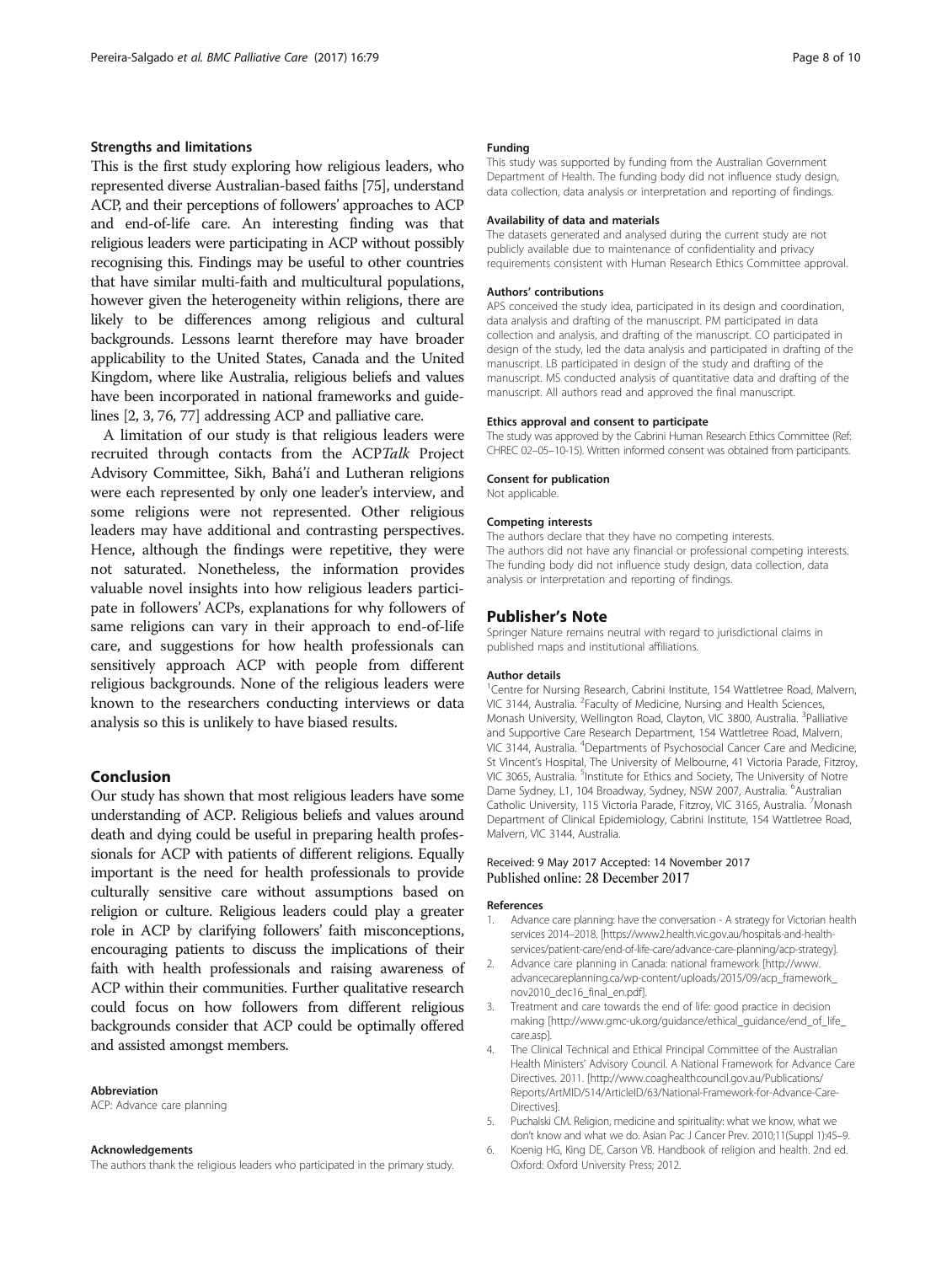- <span id="page-10-0"></span>7. Richardson P. Spirituality, religion and palliative care. Ann Palliat Med. 2014; 3(3):150–9.
- 8. Bülow H-H, Sprung C, Reinhart K, Prayag S, Du B, Armaganidis A, Abroug F, Levy M. The world's major religions' points of view on endof-life decisions in the intensive care unit. Intensive Care Med. 2008; 34(3):423–30.
- Balboni TA, Vanderwerker LC, Block SD, Paulk ME, Lathan CS, Peteet JR, Prigerson HG. Religiousness and spiritual support among advanced cancer patients and associations with end-of-life treatment preferences and quality of life. J Clin Oncol. 2007;25(5):555–60.
- 10. Phelps AC, Maciejewski PK, Nilsson M, Balboni TA, Wright AA, Paulk ME, Trice E, Schrag D, Peteet JR, Block SD, et al. Religious coping and use of intensive life-prolonging care near death in patients with advanced cancer. JAMA. 2009;301(11):1140–7.
- 11. Lunsford B. Chapter 7 religion, spirituality and culture in advance care planning. In: Rogne L, McCune S, editors. Advance care planning: communicating about matters of life and death. New York: Springer Publishing Company; 2013. p. 89–103.
- 12. Puchalski CM, O'Donnell E. Religious and spiritual beliefs in end of life care: how major religions view death and dying. Tech Reg Anesth Pain Manag. 2005;9(3):114–21.
- 13. Peteet JR, Balboni MJ. Spirituality and religion in oncology. CA Cancer J Clin. 2013;63(4):280–9.
- 14. Silvestri GA, Knittig S, Zoller JS, Nietert PJ. Importance of faith on medical decisions regarding cancer care. J Clin Oncol. 2003;21(7):1379–82.
- 15. White M, Verhoef M. Cancer as part of the journey: the role of spirituality in the decision to decline conventional prostate cancer treatment and to use complementary and alternative medicine. Integr Cancer Ther. 2006;5(2):117–22.
- 16. Bülow HH, Sprung CL, Baras M, Carmel S, Svantesson M, Benbenishty J, Maia PA, Beishuizen A, Cohen S, Nalos D. Are religion and religiosity important to end-of-life decisions and patient autonomy in the ICU? The Ethicatt study. Intensive Care Med. 2012;38(7):1126–33.
- 17. Dobbs D, Emmett CP, Hammarth A, Daaleman TP. Religiosity and death attitudes and engagement of advance care planning among chronically ill older adults. Res Aging. 2012;34(2):113–30.
- 18. Garrido MM, Harrington ST, Prigerson HG. End-of-life treatment preferences: a key to reducing ethnic/racial disparities in advance care planning? Cancer. 2014;120(24):3981–6.
- 19. Garrido MM, Idler EL, Leventhal H, Carr D. Pathways from religion to advance care planning: beliefs about control over length of life and end-oflife values. The Gerontologist. 2013;53(5):801–16.
- 20. Advance Care Planning Australia [\[http://advancecareplanning.org.au](http://advancecareplanning.org.au)/].
- 21. Dying Matters Dyw Nawr Live Now [\[http://www.dyingmatters.org/wales](http://www.dyingmatters.org/wales)].
- 22. Think ahead planning for death and dying [[http://hospicefoundation.ie/](http://hospicefoundation.ie/programmes/public-awareness/think-ahead) [programmes/public-awareness/think-ahead/](http://hospicefoundation.ie/programmes/public-awareness/think-ahead)].
- 23. The Gold Standards Framework [[http://www.goldstandardsframework.org.](http://www.goldstandardsframework.org.uk/about-us) [uk/about-us\]](http://www.goldstandardsframework.org.uk/about-us).
- 24. Advance care planning [[http://www.macmillan.org.uk/cancerinformation/](http://www.macmillan.org.uk/cancerinformation/livingwithandaftercancer/advancedcancer/advancecareplanning/advancecareplanning.aspx) [livingwithandaftercancer/advancedcancer/advancecareplanning/](http://www.macmillan.org.uk/cancerinformation/livingwithandaftercancer/advancedcancer/advancecareplanning/advancecareplanning.aspx) [advancecareplanning.aspx](http://www.macmillan.org.uk/cancerinformation/livingwithandaftercancer/advancedcancer/advancecareplanning/advancecareplanning.aspx)].
- 25. Our Voice To Tatou Reo [\[http://www.advancecareplanning.org.nz](http://www.advancecareplanning.org.nz)/].
- 26. ACTION: Advance Care Planning [<http://www.action-acp.eu>/].
- 27. Advance Care Planning [\[https://www.nia.nih.gov/health/publication/](https://www.nia.nih.gov/health/publication/advance-care-planning) [advance-care-planning\]](https://www.nia.nih.gov/health/publication/advance-care-planning).
- 28. Living Matters advance care planning [\[http://www.livingmatters.sg](http://www.livingmatters.sg)/].
- 29. Royal Australian College of General Practitioners: Position statement: advance care planning should be incorporated into routine general practice. 2012.
- 30. Detering KM, Hancock AD, Reade MC, Silvester W. The impact of advance care planning on end of life care in elderly patients: randomised controlled trial. Br Med J. 2010;340:c1345.
- 31. Brinkman-Stoppelenburg A, Rietjens JA, van der Heide A. The effects of advance care planning on end-of-life care: a systematic review. Palliat Med. 2014;28:1000–25.
- 32. Molloy DW, Guyatt GH, Russo R, Goeree R, O'brien BJ, Bédard M, Willan A, Watson J, Patterson C, Harrison C. Systematic implementation of an advance directive program in nursing homes: a randomized controlled trial. JAMA. 2000;283(11):1437–44.
- 33. Detering KM, Hancock AD, Reade MC, Silvester W. The impact of advance care planning on end of life care in elderly patients: randomised controlled trial. BMJ. 2010;340:c1345.
- 34. White B, Tilse C, Wilson J, Rosenman L, Strub T, Feeney R, Silvester W. Prevalence and predictors of advance directives in Australia. Intern Med J. 2014;44(10):975–80.
- 35. Hammes BJ, Rooney BL, Gundrum JD. A comparative, retrospective, observational study of the prevalence, availability, and specificity of advance care plans in a county that implemented an advance care planning microsystem. J Am Geriatr Soc. 2010;58(7):1249–55.
- 36. Heyland DK, Barwich D, Pichora D, Dodek P, Lamontagne F, You JJ, Tayler C, Porterfield P, Sinuff T, Simon J. Failure to engage hospitalized elderly patients and their families in advance care planning. JAMA Intern Med. 2013;173(9):778–87.
- 37. Morrison RS, Meier DE. High rates of advance care planning in New York City's elderly population. Arch Intern Med. 2004;164(22):2421–6.
- 38. Mills A, Walker A, Levinson M, Hutchinson AM, Stephenson G, Gellie A, Heriot G, Newnham H, Robertson M. Resuscitation orders in acute hospitals: a point prevalence study. Australas J Ageing. 2017;36(1):32–7.
- 39. Hackett C, Connor P, Stonawski M, Skirbekk V, Potancoková M, Abel G. The future of world religions: population growth projections, 2010–2050. Washington, DC: Pew Research Center; 2015.
- 40. Best M, Butow P, Olver I. Doctors discussing religion and spirituality: a systematic literature review. Palliat Med. 2016;30(4):327–37.
- 41. Al-Yousefi NA. Observations of Muslim physicians regarding the influence of religion on health and their clinical approach. J Relig Health. 2012;51(2):269–80.
- 42. Ellis MR, Campbell JD, Detwiler-Breidenbach A, Hubbard DK. What do family physicians think about spirituality in clinical practice? J Fam Practice. 2002; 51(3):249–54.
- 43. Mccauley J, Jenckes MW, Tarpley MJ, Koenig HG, Yanek LR, Becker DM. Spiritual beliefs and barriers among managed care practitioners. J Relig Health. 2005;44(2):137–46.
- 44. Olson MM, Sandor MK, Sierpina VS, Vanderpool HY, Dayao P. Mind, body, and spirit: family physicians' beliefs, attitudes, and practices regarding the integration of patient spirituality into medical care. J Relig Health. 2006;45(2):234–47.
- 45. Lo B, Ruston D, Kates LW, Arnold RM, Cohen CB, Faber-Langendoen K, Pantilat SZ, Puchalski CM, Quill TR, Rabow MW. Discussing religious and spiritual issues at the end of life: a practical guide for physicians. JAMA. 2002;287(6):749–54.
- 46. Koenig HG. Religion, spirituality, and medicine: research findings and implications for clinical practice. South Med J. 2004;97(12):1194–200.
- 47. Choi PJ, Curlin FA, Cox CE. "The patient is dying, please call the chaplain": the activities of chaplains in one medical Center's intensive care units. J Pain Symptom Manag. 2015;50(4):501–6.
- 48. Johnson JR, Engelberg RA, Nielsen EL, Kross EK, Smith NL, Hanada JC, O'Mahoney SKD, Curtis JR. The association of spiritual care providers' activities with family members' satisfaction with care after a death in the ICU. Crit Care Med. 2014;42(9):1991.
- 49. Daaleman TP, VandeCreek L. Placing religion and spirituality in end-of-life care. JAMA. 2000;284(19):2514–7.
- 50. Michael N, O'Callaghan C, Clayton J, Pollard A, Stepanov N, Spruyt O, Michael M, Ball D. Understanding how cancer patients actualise, relinquish, and reject advance care planning: implications for practice. Support Care Cancer. 2013;21(8):2195–205.
- 51. Singer PA, Martin DK, Lavery JV, Thiel EC, Kelner M, Mendelssohn DC. Reconceptualizing advance care planning from the patient's perspective. Arch Intern Med. 1998;158(8):879–84.
- 52. Martin DK, Thiel EC, Singer PA. A new model of advance care planning: observations from people with HIV. Arch Intern Med. 1999;159(1):86–92.
- 53. Michael N, O'Callaghan C, Baird A, Hiscock N, Clayton J. Cancer caregivers advocate a patient-and family-centered approach to advance care planning. J Pain Symptom Manag. 2014;47(6):1064–77.
- 54. Johnson S, Butow P, Kerridge I, Tattersall M. Advance care planning for cancer patients: a systematic review of perceptions and experiences of patients, families, and healthcare providers. Psycho-Oncology. 2016;25: 362–86.
- 55. Rhee JJ, Zwar NA, Kemp LA. How is advance care planning conceptualised in Australia? Findings from key informant interviews. Aust Health Rev. 2011; 35(2):197–203.
- 56. Tan L, Sim LK, Ng L, Toh HJ, Low JA. Advance care planning: the attitudes and views of a group of Catholic Nuns in Singapore. Am J Hosp Palliat Care. 2017;34(1):26–33.
- 57. ACPTalk for sensitive religious and cultural advance care planning [\[www.](http://www.acptalk.com.au) [acptalk.com.au\]](http://www.acptalk.com.au).